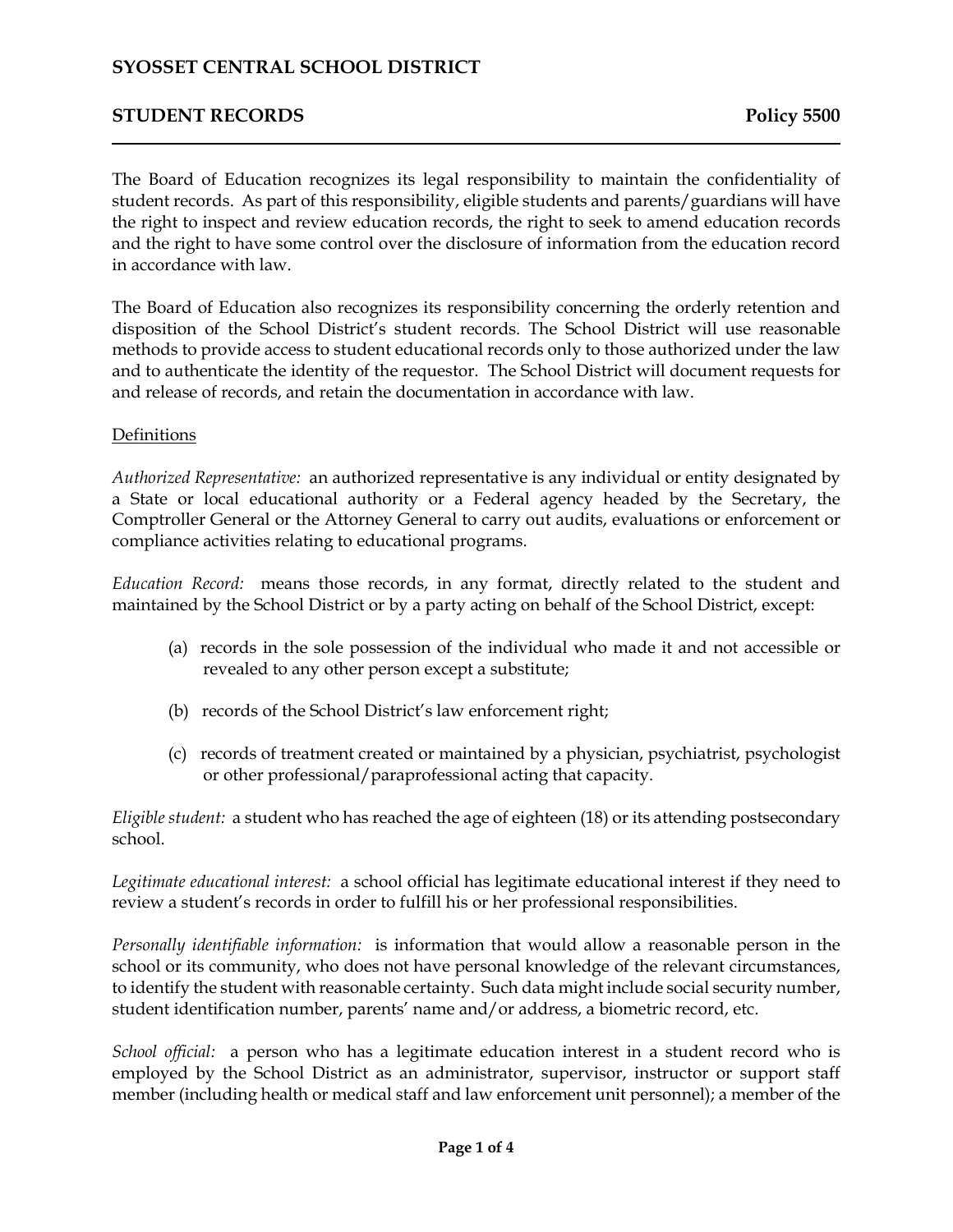# **SYOSSET CENTRAL SCHOOL DISTRICT**

## **STUDENT RECORDS Policy 5500**

Board of Education; a person or company with whom the School District has contracted to perform a special task (such as attorney, auditor, medical consultant or therapist); or a parent or student serving on an official committee, such as disciplinary or grievance committee, or assisting another school official performing his or her tasks.

#### Annual Notification

At the beginning of each school year, the School District will publish a notification that informs parents, guardians and students currently in attendance of their rights under FERPA and the procedures for exercising those rights. This notice may be published in a newspaper, handbook, the School District's website or other school bulletin or publication. This notice will also be provided to parents, guardians, and students who enroll during the school year.

The notice will include a statement that the parent/guardian or eligible student has a right to:

- 1. inspect and review the student's education records;
- 2. request that records be amended to ensure that they are not inaccurate, misleading or otherwise in violation of the student's privacy rights;
- 3. consent to disclosure of personally identifiable information contained in the student's education records, except to the extent that FERPA authorizes disclosure without consent; and
- 4. file a complaint with the United States Department of Education alleging failure of the School District to comply with FERPA and its regulations.

The annual notice will also inform parents/guardians and students:

- 1. that it is the School District's policy to disclose personally identifiable information from student records, without consent, to other school officials within the School District whom the School District has determined to have legitimate educational interests.
- 2. that, upon request, the School District will disclose education records without consent to officials of another school district in which a student seeks to or intends to enroll or is actually enrolled.
- 3. that personally identifiable information will be released to third party authorized representatives for the purposes of educational program audit, evaluation, enforcement or compliance purposes.
- 4. that the School District, at its discretion, releases directory information (see definition below) without prior consent, unless the parent/guardian or eligible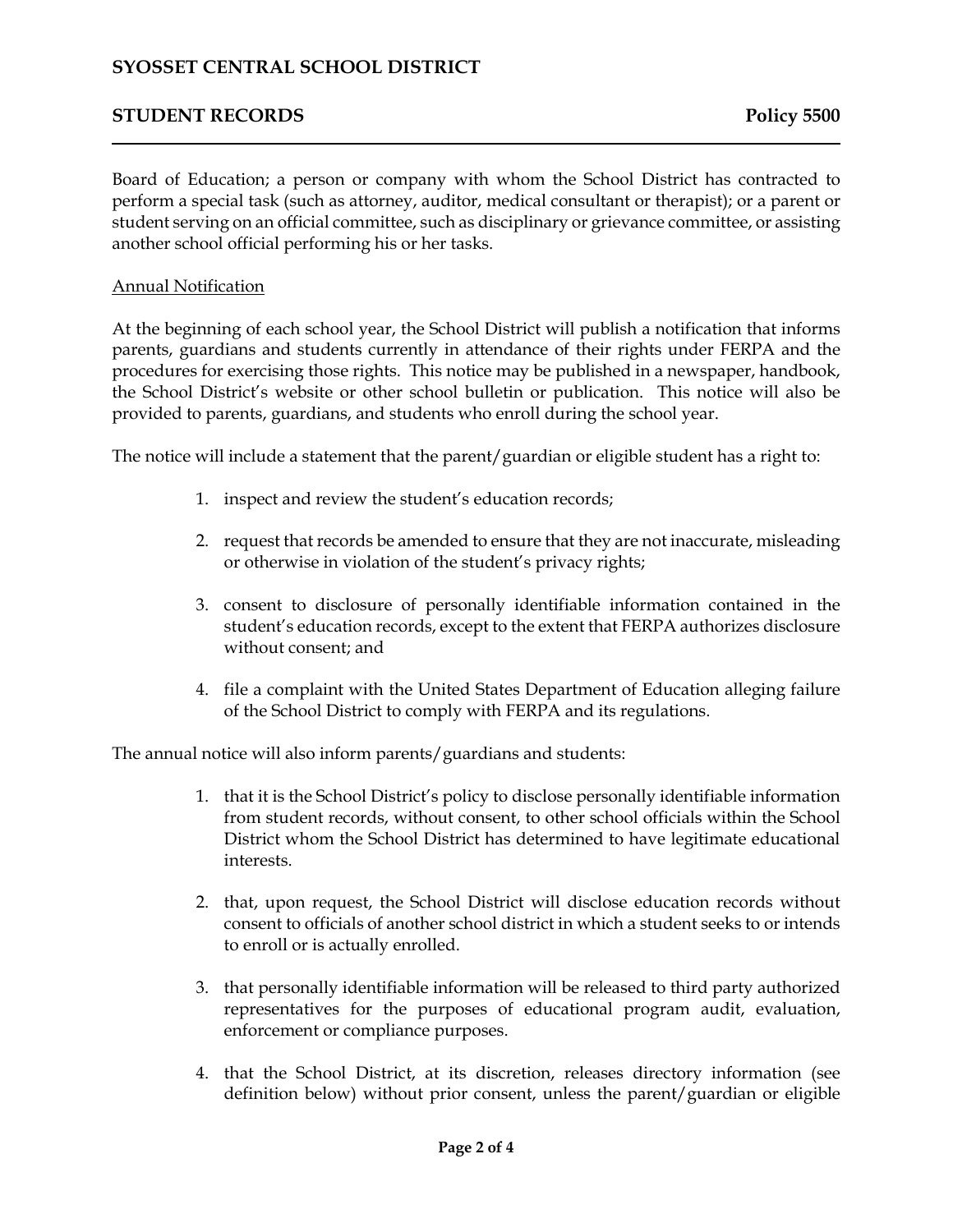### **STUDENT RECORDS Policy 5500**

student has exercised their right to prohibit release of the information without prior written consent.

- 5. that, upon request, the School District will disclose a high school student's name, address and telephone number to military recruiters and institutions of higher learning unless the parent or secondary school student exercises their right to prohibit release of the information without prior written consent.
- 6. of the procedure for exercising the right to inspect, review and request amendment of student records.

The School District will provide translations of this notice, where necessary and to the extent practicable, to parents, guardians and students in their native language or dominant mode of communication. In the absence of the parent or secondary school student exercising their right to opt out of the release of information to the military, the School District is required to, under federal law, release the information indicated in number five (5) above.

#### Directory Information

The School District has the option under FERPA of designating certain categories of student information as "directory information." The Board of Education directs that "directory information" include a student's*:*

- name
- address
- degrees and awards received

Notwithstanding the foregoing, directory information will only be disclosed to third parties without the consent of the parent where such disclosure would benefit students and the School District. Under no circumstances will social security numbers or other personally identifiable information be considered directory information. Students who opt out of having directory information shared are still required to have their student ID cards with them at all times that they are on school grounds or attending a school-sponsored event.

Once the proper FERPA notification is given by the School District, a parent/guardian or eligible student will have fourteen (14) days to notify the School District of any objections they have to any of the "directory information" designations. If no objection is received, the School District may release this information without prior approval of the parent/guardian or eligible student for the release. Once the eligible student or parent/guardian provides the "opt-out," it will remain in effect after the student is no longer enrolled in the School District. The School District may elect to provide a single notice regarding both directory information and information disclosed to military recruiters and institutions of higher education.

Ref: Family Educational Rights and Privacy Act, 20 USC 1232g; 34 CFR Part 99